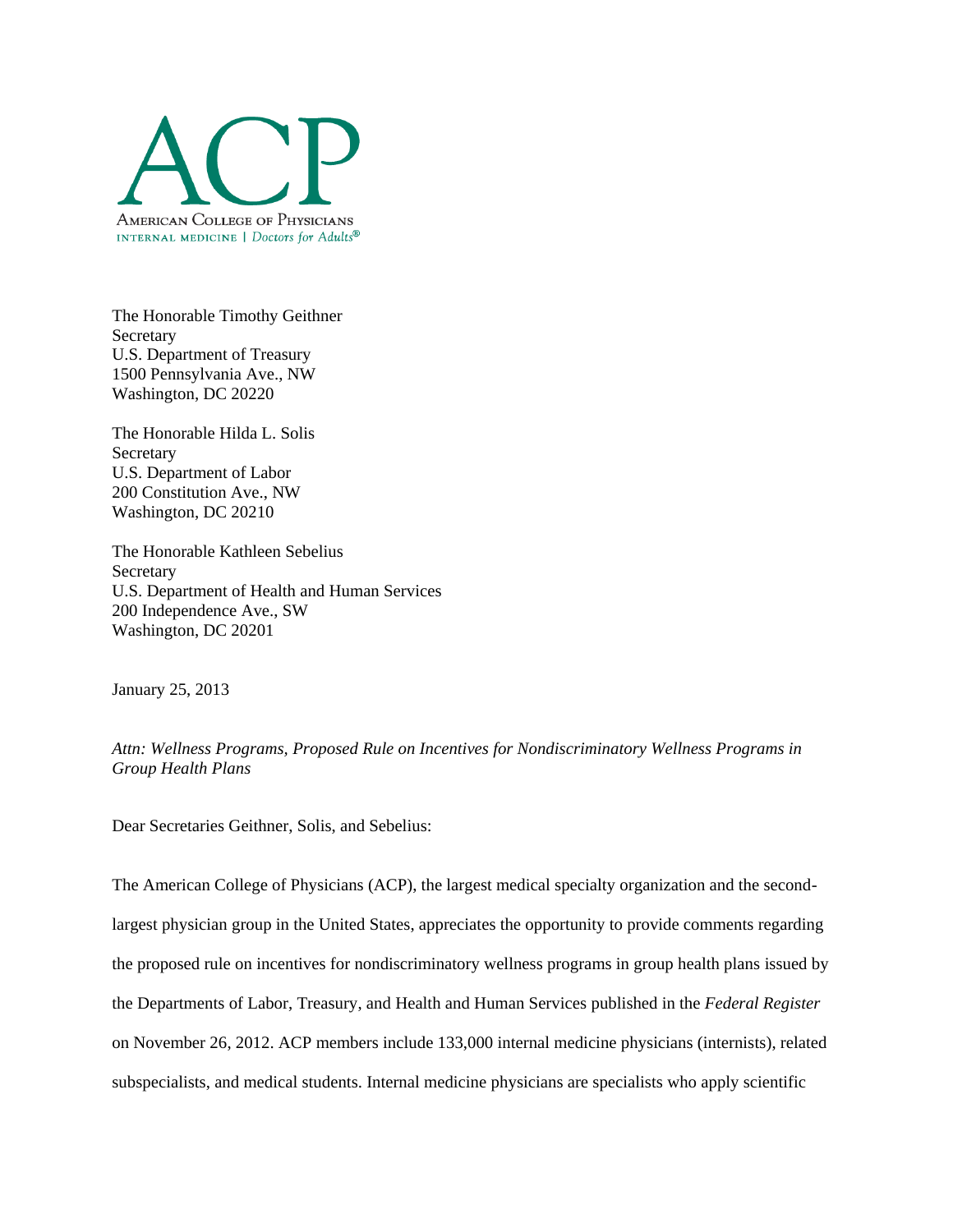knowledge and clinical expertise to the diagnosis, treatment, and compassionate care of adults across the spectrum from health to complex illness.

ACP recognizes that chronic disease is a serious threat to the health of all Americans as well as the fiscal solvency of the nation's health care system and supports wellness, preventive care, and chronic disease management as ways to improve patient health and control growing health care costs. College policy recommends that employers and health plans should fund programs proven to be effective in reducing obesity, stopping smoking, deterring alcohol abuse, and promoting wellness and providing coverage or subsidies for individuals to participate in such programs.<sup>i</sup> Regarding tobacco use, ACP suggests that health plans should provide all effective comprehensive tobacco cessation and treatment benefits – including counseling and medication  $-$  to all qualifying individuals.<sup>ii</sup>

Wellness programs have the potential to provide a high return on investment for employers while improving the health status and productivity of employees. According to a literature review of workplace wellness programs, medical costs dropped by \$3.27 for every dollar spent on wellness programs and employee absenteeism costs were reduced by \$2.73 for every dollar spent.<sup>iii</sup> Tobacco cessation programs have also shown to be a crucial part of a user's efforts to quit. Smokers have a significantly higher chance of quitting and staying tobacco free when assisted by smoking cessation medication and/or counseling.<sup>iv,v</sup>

## Encourage Healthy Behavior through Evidence-Based Wellness Programs that Reward Rather than Penalize

The College strongly believes that wellness programs must not be used as a means to discriminate against the sick and vulnerable. Wellness programs must be developed to encourage prevention and improve health rather than penalize those who are medically unable to meet wellness program goals.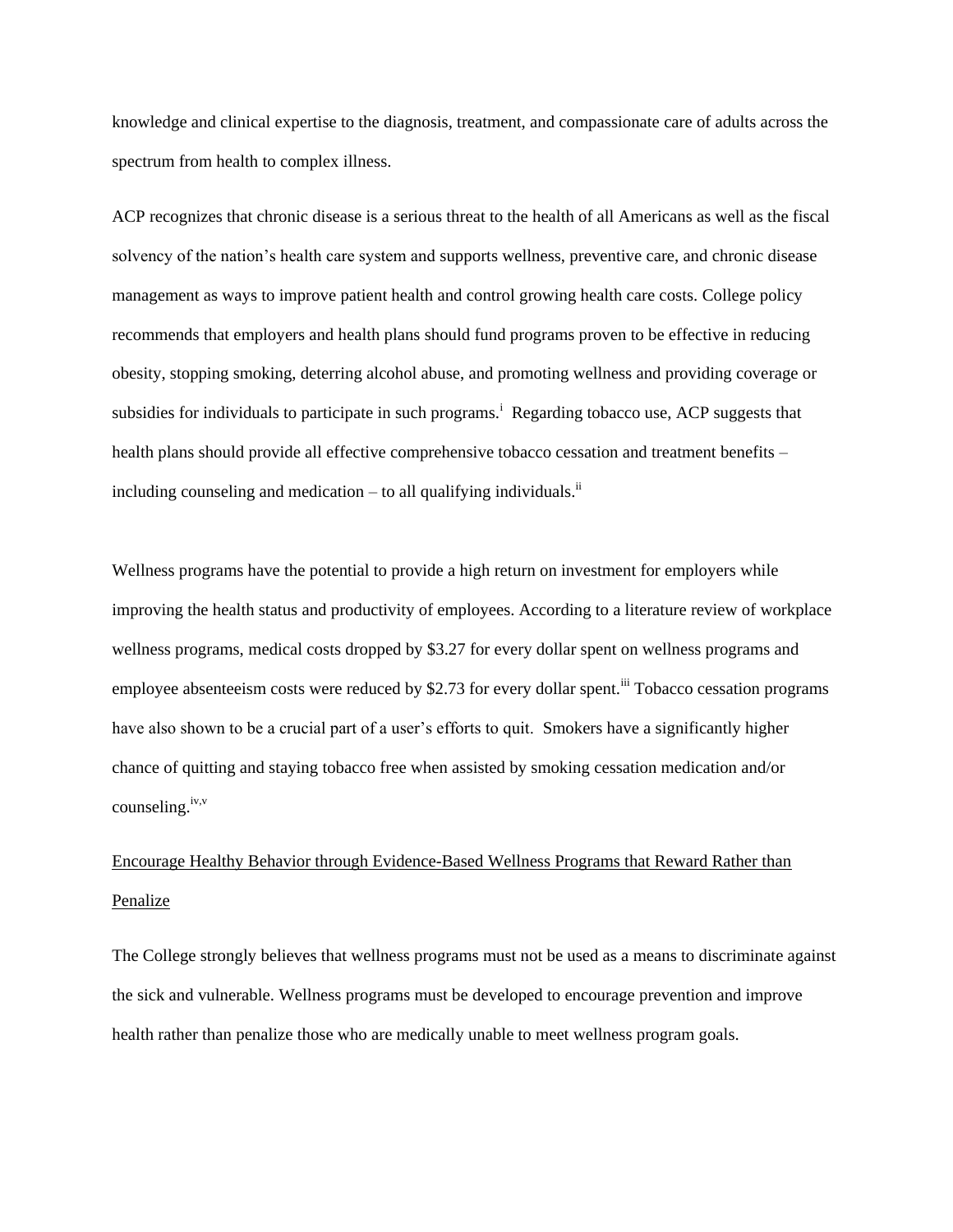While patients are to an extent responsible for their own health, there are many determinants that affect health status over which patients have little or no control and wellness programs must consider such variables. A person may be able to reduce their blood pressure through improved diet and regular exercise, but they may not be able to control the health effects of environmental pollution, genetics, and limited access to health care providers. A poorly-designed wellness program that bases premiums or costsharing on meeting health outcomes may have the effect of medical underwriting, a practice that the ACA largely eliminates. Wellness programs must also protect the privacy of participants and ensure that a person's health status or other sensitive information is not disclosed to an employer. Future rules should provide detail as to how non-discrimination requirements and patient privacy safeguards will be enforced.

The College cautions the use of any wellness program that negatively penalize participants who are unable to meet program goals; instead, the College recommends that wellness programs provide "carrots" rather than "sticks" to encourage healthy behavior. College policy states that programs designed to affect behavior change must be fair to all and "the incentive structure must not penalize individuals by withholding benefits for behaviors or actions that may be beyond their control."<sup>vi</sup> To further protect patients and promote cost effectiveness, ACP recommends that, in keeping with the requirement that health-contingent wellness programs be "reasonably designed," employers and health plans use evidencebased wellness programs that are proven to reduce unhealthy behaviors and improve patient wellness. This is especially important for health-contingent wellness programs, where participants qualify for rewards when they satisfy a health outcome measure such as lower body mass index or blood pressure. One proposal suggests that a respected scientific body, such as the Institute of Medicine, evaluate and provide standards for effective workplace wellness programs while another suggests creating a grant program to evaluate wellness initiatives.<sup>vii,viii</sup>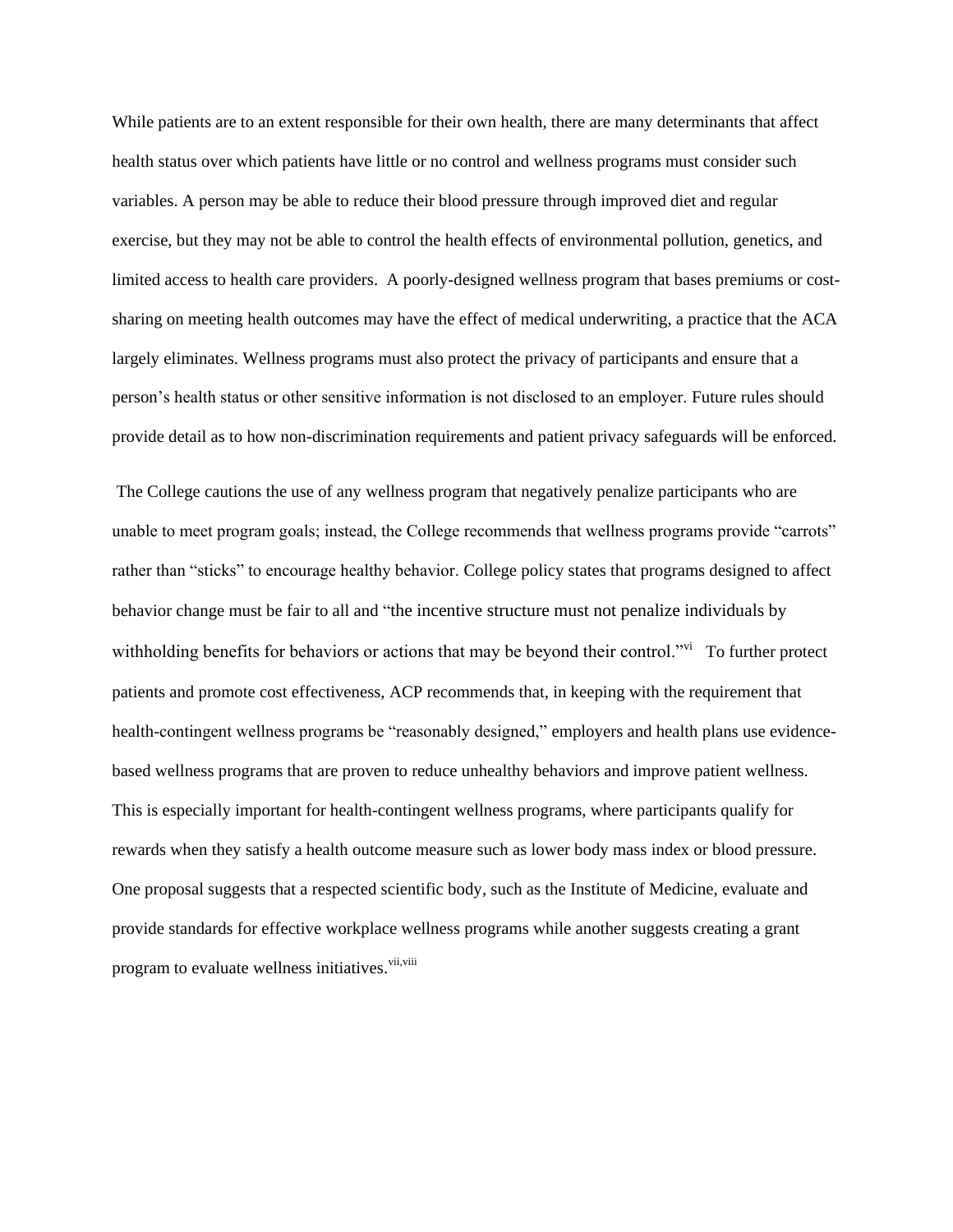## Minimize the Administrative Burden on Physicians and Their Staff

The College appreciates that the proposed rule states that plans must abide by the recommendations of the individuals personal physician if they believe that the program has imposed a wellness plan that is not medically appropriate for the patient. This safeguard will protect the doctor-patient relationship and ensure that wellness programs are developed in a way that does not interfere with or have a negative impact on a patient's treatment. Such protections will also ensure that programs that seek to affect patient responsibility do not counter the principles of medical ethics and professionalism.

The proposed rule clarifies that a plan or issuer may seek physician verification that a health factor makes it unreasonably difficulty for the individual to satisfy the otherwise applicable standard unless the claim is obviously valid based on the nature of the individual's medical condition. ACP is concerned that plans may impose an undue administrative burden on physicians and their staffs in attempting to validate such claims. Physicians and their staffs spend significant time and money on interacting with health plans, reducing the time they can spend with patients. On average, primary care physicians spend a total of 3.5 hours per week dealing with health plans. The administrative cost is substantial, as an average primary care physician spends  $$64,859$  a year interacting with insurers.<sup>ix</sup>

Ensuring that an individual's personal physician is involved in wellness activity is crucial, but wellness programs must not impose an additional administrative burden or an unfunded mandate on doctors and their staffs. Future rules should establish policies to minimize the paperwork and administrative burden placed on doctors and require that health plans reimburse physicians in a timely manner for such consultations.

## Conclusion

The American College of Physicians appreciates the opportunity to comment on this important matter. The College believes that - providing patient privacy protections are in place, nondiscrimination rules are strongly enforced, and physician administrative cost and burden is minimized - evidence-based wellness